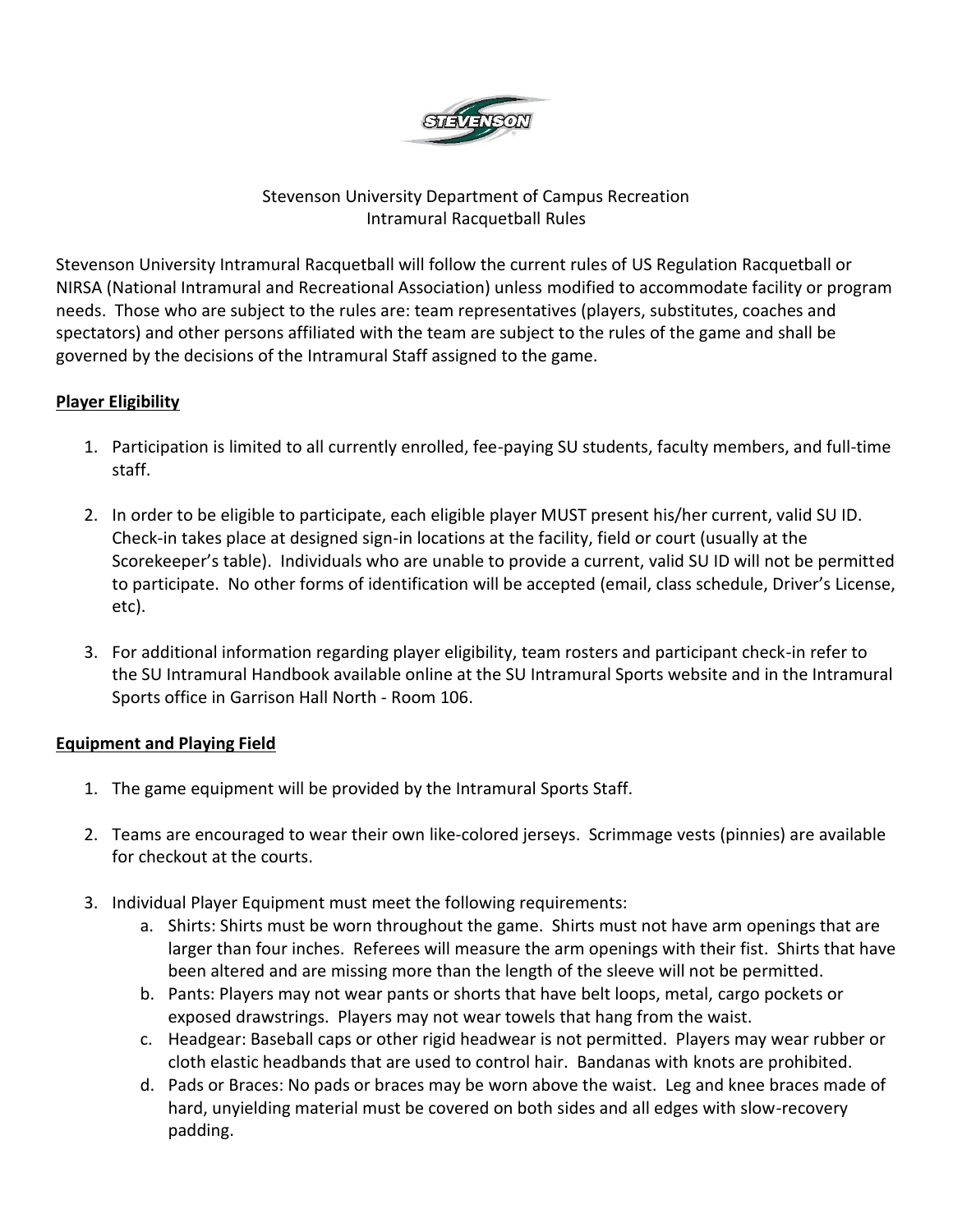- e. Shoes: All players must wear shoes. Athletic/Tennis shoes are permitted. Any other type of shoe that the official deem unsafe is prohibited.
- 4. Jewelry is NOT allowed to be worn by any participant during the game. Jewelry consists of visible rings (wedding bands), watches, necklaces, earrings, studs (including tongue or lip rings), bracelets (metal or cloth) and any other such similar jewelry. Medical alert bracelets must be taped to the body or secured under clothing such as a sock to be worn during play. Taping of any other forms of jewelry, other than a medical bracelet, is prohibited. Players are subject to ejection for failure to remove jewelry.
- 5. Game time is forfeit time. Any team that forfeits a game can jeopardize any playoff potential due to a low sportsmanship rating. Teams who forfeit more than once will be dropped from the league.
- 6. Racquets and Balls are available to reserve from the campus rec office.

## **I. The Game**

A. A team consists of one player.

B. Points and outs: Points are scored only by the serving side when it serves an ace or wins a volley. When the serving side loses a volley it loses the serve. Losing the serve is called an "OUT" in singles, and a "HAND-OUT" in doubles.

C. A game is won by the first side scoring 15 points. Unless a rule exception exists, the first side reaching the requisite score is the winner. If the match goes to three games, the third will be played to 11.

D. A match is won by the side first winning two out of three games OR whoever is leading after 40 minutes has passed. If the third game is tied when the 40 minute limit is announced, a final, sudden death point will be played until someone scores a point.

E. Team records shall be kept based on the total number of games won and last. For example, a team winning two matches and losing one would have a record of 2-and-1.

### **II. Equipment**

A. Only a US Regulation racquetball (usually blue) can be used in Intramural play. International racquetballs (usually bright green) cannot be used. Players may check out racquetballs from the Intramural Sports Building Equipment Room.

B. Racquets can be checked out from the Intramural Sports Building Equipment Room.

C. Racquets are required to have a safety strap and they must be used.

D. The use of protective eye goggles is highly recommended.

### **III. Serve (Singles)**

#### **A. Order**

1. The play or side winning the toss becomes the first server and starts the first game, and the third game.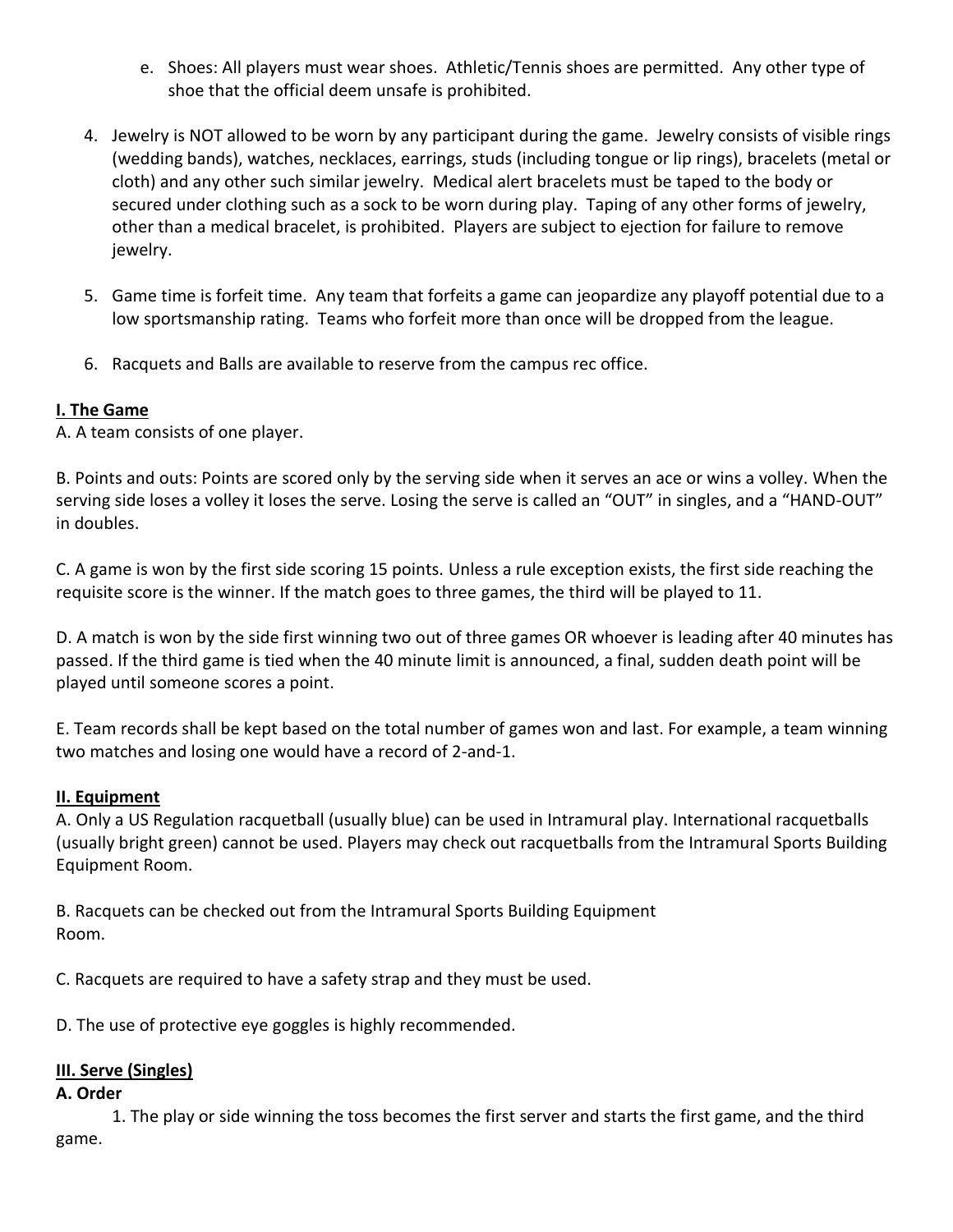#### **B. Place**

1. The server may serve from any place in the service zone. No part of either foot may extend beyond either line of the service zone. Stepping on the line (but not beyond) is permitted. Server must remain in the service zone until the served ball passes the short line. Violations are called "FOOTFAULTS".

## **C. Manner**

1. A serve is commenced by bouncing the ball to the floor in the service zone, and on the first bounce the ball is struck by the server's racquet so that it hits the front wall and on the rebound hits the floor back of the short line, either with or without touching one of the side walls.

### **IV. Dead Ball Serves**

A. Dead ball serves occur when an otherwise legal serve:

- 1. Screen Balls:
	- i. Passes too close to the server to obstruct the view of the returning side.
- 2. Court Hinders:

i. Hits any part of the court that under local rules is a dead ball.

### **V. Fault Serves**

A. The following serves are faults and any two in succession results in a "hand-out"

1. A foot fault results:

i. When the server leaves the service zone before the served ball passes the short line.

ii. A short serve is any served ball that first hits the front wall and on the rebound hits the floor in front of the back edge of the short line either with or without touching one side wall; or: iii. A two-side serve is any ball served that first hits the front wall and on the rebound hits two-

side walls on the fly.

iv. A ceiling serve is any served ball that touches the ceiling after hitting the front wall either with or without touching one side wall.

v. A long serve is any served ball that first hits the front wall and rebounds to the back wall before touching the floor.

vi. Any ball going out of the court on the serve.

### **VI. Out Serves**

A. Any one of the following serves results in a "hand-out"

1. Any attempt to strike the ball on the first bounce that results either in a total miss or in touching any part of the server's body other than their racquet.

2. Any served ball that strikes the servers partner, or the ceiling, floor or side wall, before striking the front wall.

3. Any served ball that on the rebound from the front wall touches the server while any part of their body is out of the service box.

4. If the served ball hits the crotch in the front wall it is considered the same as hitting the floor and is an out.

### **VII. Return to Serve**

A. The receiver or receivers must stand at least FIVE feet back of the serving line, as indicated by the THREE inch vertical line on each side wall, and cannot return the ball until it passes the back serving line. Any infraction results in a point for the server.

B. To eliminate any misunderstanding, receiving side should not catch or touch a defectively served ball until it has touched the floor the second time.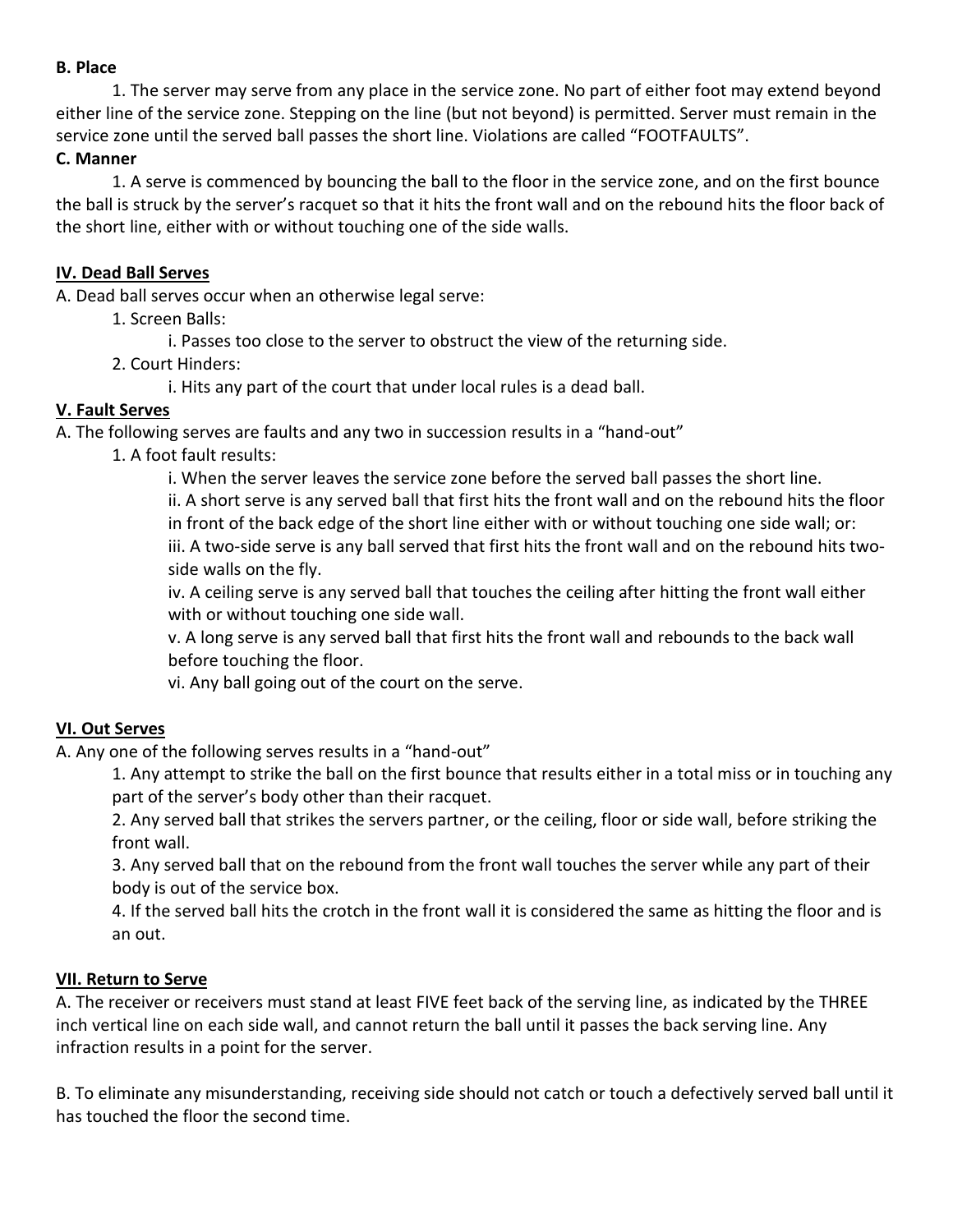C. In making a fly return the receiver must end up with both feet back of the service zone. A violation by a receiver is a point for the server.

D. After the ball is legally served, one of the players on the receiving side must strike the ball with their racquet either on the fly or after the first bounce and before the ball touches the floor the second time, to return the ball to the front wall either directly or after touching one or both side walls, the back wall or the ceiling, or any combination of those surfaces. A returned ball may not touch the floor before touching the front wall.

E. The failure to return a serve results in a point for the server.

## **VIII. Volleys**

A. Each legal return after the serve is called a volley. Play during volleys shall be according to the following rules:

1. Only the head of the racquet may be used at any time to return the ball. The ball must be hit with the racquet in one or both hands. Switching hands to hit a ball is an out. The use of any portion of the body is an out.

2. In attempting returns, the ball may be touched only once by one player or returning side. Each violation of "A" or "B" results in a hand-out or point.

3. If a player swings at but misses the ball in play, the player may repeat their attempts to return the ball until it touches the floor the second time.

4. Any touching of a ball before it touches the floor the second time by a player other than the one making the return is a point or out against the offending player.

## 5. Out-of-Court Ball

i. After Return:

a. Any ball returned to the front wall which on the rebound or on the first bounce goes into the gallery or through any opening in a side wall shall be declared dead and the serve replayed.

### ii. No Return:

a. Any ball not returned to the front wall, but which caroms off a player's racquet into the gallery or into any opening in a side wall either with or without touching the ceiling, side or back wall, shall be an out or point against the players failing to make the return.

# 6. Play Stoppage

i. If a player loses a shoe or other equipment, or foreign objects enter the court, or any other outside interference occurs, play shall stop.

ii. If a player loses control of their racquet, time should be called after the point has been decided, providing the racquet does not strike an opponent or interfere with ensuing play.

### **IX. Dead Ball Hinders**

A. The following are dead ball hinders:

1. Court Hinders:

i. Hits any part of the court which under local rules is a dead ball.

2. Hitting Opponent:

i. Any return that touches an opponent on a fly before it returns to the front wall.

3. Body Contact:

i. Any body contact with an opponent that interferes with seeing or returning the ball.

4. Screen Ball:

i. Any ball rebounding from the front wall close to the body of a player on the side which just returned the ball, to interfere with or prevent the returning side from seeing the ball.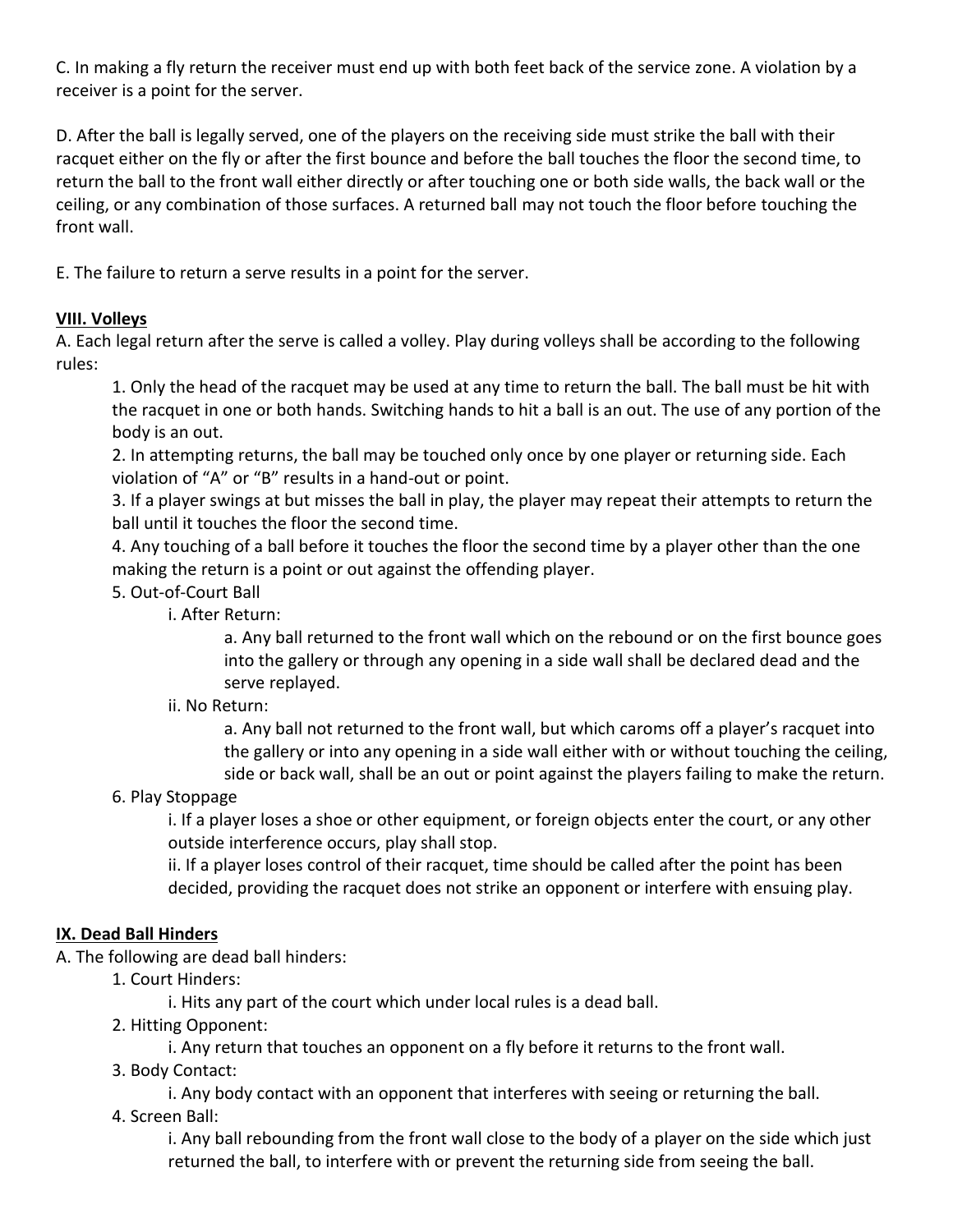- 5. Straddle Ball:
	- i. A ball passing between the legs of a player on the side which just returned the ball, if there is no fair chance to see or return the ball.
- 6. Other Interference:
	- i. Any other unintentional interference which prevents an opponent from having a fair chance to see or return the ball.
- 7. Dead ball hinders result in the point being replayed.

B. A call of a "Hinder" stops the play and voids any situation following such as the ball hitting a player. No player is authorized to call a hinder, except on the back swing and such a call must be made immediately.

C. While making an attempt to return the ball, a player is entitled to a fair chance to see and return the ball. It is the duty of the side that has just served or returned the ball to move so that the receiving side may go straight to the ball and not be required to go around an opponent.

D. Both players on a side are entitled to a fair and unobstructed chance at the ball and either one is entitled to a hinder even though it naturally would be their partner's ball or that they may already have missed it. It is not a hinder when one player interferes with their partner.

# **X. Avoidable Hinders**

A. The following are examples of Avoidable Hinders:

1. Does not move sufficiently to allow opponent their shot.

2. Moves into a position effecting a block on the opponent about to return the ball, or in doubles, one partner moves in front of an opponent as their partner is returning the ball, or :

- 3. Moves in the way and is struck by the ball just played by their opponent.
- 4. Deliberately pushing or shoving an opponent during a volley.

B. An avoidable hinder results in an "Out" or a point depending upon whether the offender was serving or receiving.

# **XI. Rest Periods**

A. Deliberate delay exceeding Ten seconds by server, or receiver shall result in an out or point against the offender.

B. During a game each player in singles either while serving or receiving may request a "time out" for a towel, wiping glasses, change or adjustment. Each "time out" shall not exceed 30 seconds. No more than three "time outs" in a game shall be granted each singles players or each team in doubles.

C. No "time out" shall be charged to a player who is injured during play. If an injured player is not able to resume play after total rests of 15 minutes the match shall be awarded to the opponent or opponents.

D. A two (2) minute rest period is allowed between all games.

# **Sportsmanship**

1. The Sportsmanship Rating System is intended to be an objective scale by which teams' attitude and behavior can be assessed throughout the intramural sports league and playoff seasons. Behavior before, during, and after an intramural sports contest is included in the rating. The team captain is responsible for educating and informing all players and spectators affiliated with his/her team about the system.